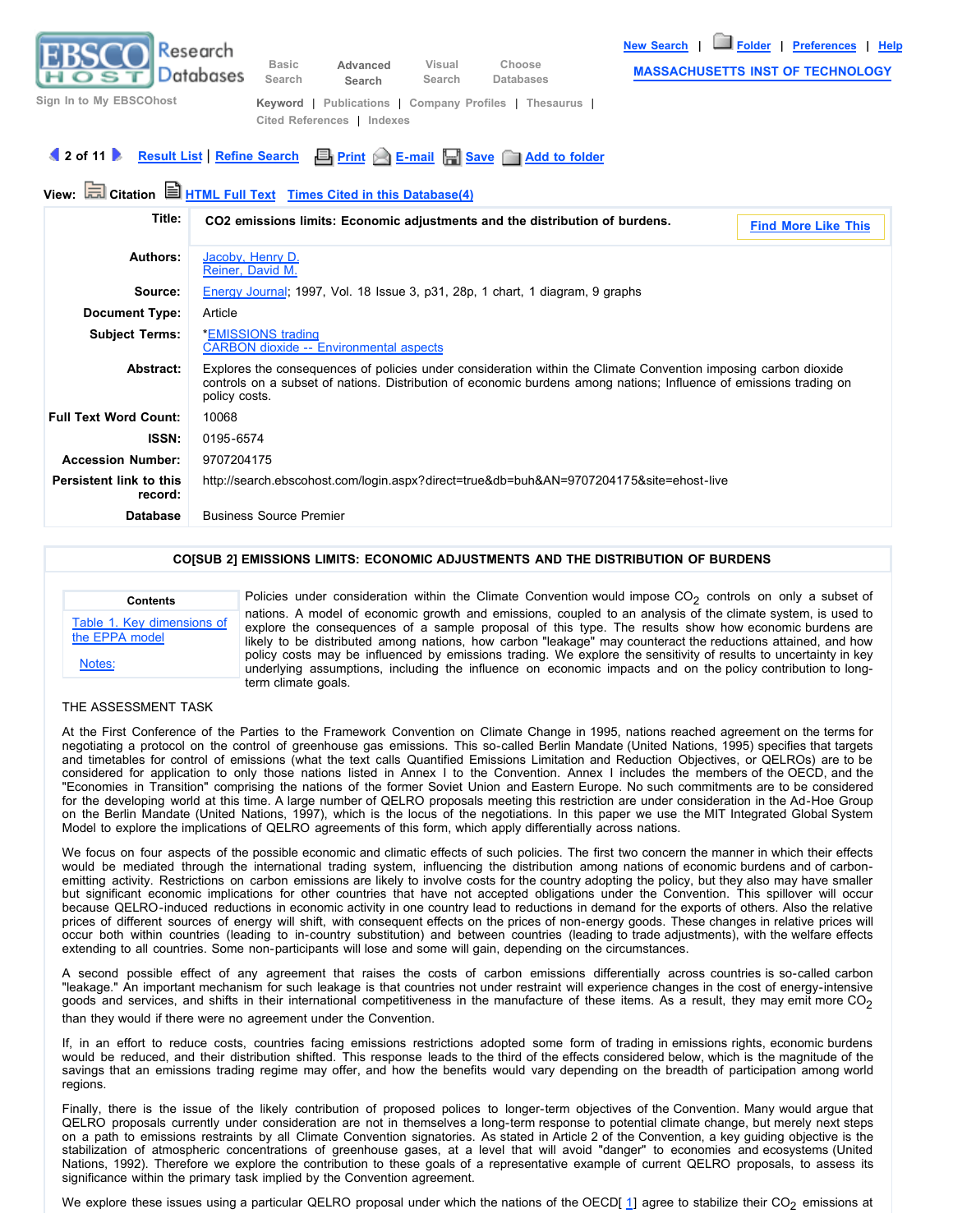1990 levels by the year 2000, bring these emissions down to 20% below 1990 levels by 2010, and stabilize them at that level thereafter. Several schemes of this type have been proposed to the Ad-Hoc Group on the Berlin Mandate. Our version is close to a proposal by the Alliance of Small Island States (AOSIS), which sets a 2005 target of 20% reduction and applies the same level of restriction to all of Annex I (not just the OECD as ours does). It also is similar to others from members of the European Union, which set Annex I targets of 15% to 20% below 1990 levels by 2010 (United Nations, 1997). Emissions of other anthropogenic greenhouse gases, such as methane (CH<sub>4</sub>), nitrous oxide  $(N<sub>2</sub>O)$ , chlorofluorcarbons (CFCs) or of aerosol-producing sulfur dioxide (SO<sub>2</sub>), would be influenced by such commitments, but they are not a direct object of the control policy in this example.

It is further assumed that this QELRO is adopted in the late 1990s, and is sustained as the only  $CO<sub>2</sub>$  emissions policy over the next century. Its impacts are then calculated by comparison with a no-policy case, in which no actions are taken to control greenhouse emissions over this period. This "policy scenario" construction allows isolation of the effects of our sample control proposal, but care must be taken in interpreting the results. In fact, decisions for the next century will not be made at any one point in time. The nations will learn over the years, and will revisit choices as knowledge improves and as political, economic and technical circumstances change. For clarity in the study of the impacts of QELROs currently under consideration, however, these potential future adjustments are set aside.

In the discussion to follow, we first describe the modeling system used in the analysis, and then turn to an assessment of the first three aspects noted above, using a single "Reference" set of economic assumptions. We follow this analysis with a study of the sensitivity of the results to key uncertainties in the economic analysis. It is in this discussion of uncertainty that we introduce the fourth point above, which is the contribution of our particular QELRO to longer-term Climate Convention objectives. The paper concludes with a summary of the insights that may be gained from this analytical exercise.

#### THE MIT ANALYSIS SYSTEM

The study is carried out using the Integrated Global System Model for the analysis of climate change developed by the MIT Joint Program on the Science and Policy of Global Change (Prinn et al., 1997).[2] The MIT Model is comprised of several components, including (1) a model of economic growth and associated anthropogenic emissions of climate-relevant gases, (2) a coupled model of atmospheric chemistry and climate, ( $\frac{3}{2}$ ) a model of the effects of climate change on terrestrial ecosystems, and ( $\frac{4}{2}$ ) a model of the effects of CO<sub>2</sub> and climate changes on the natural cycles of key greenhouse gases? Aside from the economic consequences which we present in some detail, we report on two aspects of the climate effects predicted in this modeling system: the global concentration of  $CO<sub>2</sub>$  and the change in global average temperature.

#### The EPPA Model

The analysis reported here makes primary use of one component of this global analysis system, the MIT Emissions Prediction and Policy Analysis (EPPA) Model (Yang et al., 1996). EPPA is a recursive-dynamic computable general equilibrium (CGE) model which is derived from the General Equilibrium Environmental (GREEN) Model developed by the OECD (Burniaux et al., 1992a). In the design of the EPPA model, many changes have been made in the GREEN formulation, but the specification of production, consumption and trade conditions remains much the same, as does a major portion of the underlying database.

As summarized in Figure 1, the EPPA model describes the global economy as an interconnected set of national and regional entities, each with supplies of input factors (e.g., labor, capital, land and other resources), consumer demand functions, and produciton technologies. By providing inputs to the production process, a representative consumer earns the income to purchase final goods, and the circular flow of income and expenditure in such a model is captured in a simplified version of a national accounting system. It is an "equilibrium" model because it finds a set of product and factor prices that balance supplies and demands in each period. It is "general" in that it clears all markets and not just one or two. It is called "computable" because numerical solutions are found with the use of modem digital computers. The EPPA model is "recursive," meaning that it is solved by stepping forward in time, but without the ability to anticipate possible future changes in relative prices, or the imposition of new constraints. It is "dynamic" only in the sense that the capital stocks available in any period are an inheritance from decisions in previous periods.

The model covers the period 1985 to 2100 in five-year steps. The world is divided into 12 regions, as shown in Table 1, which are linked by multilateral trade. The economic structure of each region includes eight fully-elaborated production sectors, three non-energy and five energy. The detail of the production sectors is designed to highlight sub-components of the energy sector because of their importance in the emissions of greenhouse-relevant gases. Four consumption sectors are defined, all shown in the table, where each consumption good is made up of fixed proportions of output goods from the production sectors. The model also includes one government sector and one investment sector (not shown). In each region the representative consumer is the recipient of all factor incomes (plus rents from any constraint on carbon emissions, as explained below). Allocation of these resources is by a two-part procedure: saving is first determined by a relation that takes account of the return to capital, and then utility is maximized as a Cobb-Douglas function of the four consumer goods.

Each of the eight producer sectors is modeled by a nested set of constant-elasticity-of-substitution (CES) production functions which allows a flexible representation of the degree of substitution between inputs to the production processes. The output of each sector results from the combination of an energy bundle (E) and intermediate goods (M) provided by other production sectors, and three primary factors: capital (K), labor (L), and for some sectors a fixed factor (F). At the top of the nesting, output is produced by a combination of M and a KLEF bundle. The KLEF bundle is disaggregated to L and KEF, and the latter is then considered as a combination of E and KF. Finally, where appropriate there is a subdivision of the KF bundle into K and F. Substitution elasticities differ across the levels of the nesting and, occasionally, among regions (see Yang et al., 1996). The fixed factor represents land in agriculture and in-ground reserves in the production of oil, gas and coal, and in the electric sector it determines the supply of nuclear and hydroelectric power. The supply of a fixed factor may increase over time, and in response to its price, depending on the sector. In the model solutions described here the model accounts for multiple vintages of capital, each with characteristics fixed at the time of investment.

The current version of the model incorporates two potential future energy supply or "backstop" production sectors, represented as Leontief functions of their inputs of labor and capital. One of the sectors represents an industry that produces a perfect substitute for refined oil, based on resources of heavy oils, tar sands and oil shale. In the Reference case presented below, this technology is assumed to require factor inputs which, at 1985 prices, total 1.4 times the then cost of refined oil. Because of extensive processing requirements, substantial CO<sub>2</sub> is emitted by the production of oil by this technology (and is credited to its regions of origin), in addition to that emitted in the region where the refined oil is consumed. The other backstop sector is a non-carbon electricity source, which represents the possible expansion of technologies like advanced nuclear and solar power. In the Reference case this technology is assumed to require inputs which, at 1985 factor prices, yield electricity at the consumer level at \$0.15 per kWh. Note that the costs of these backstop supplies do not remain constant over the study period, but change along with the prices of their factor inputs. Because the model results show capital deepening over the study period, and capital is the major proportion of assumed factor inputs, the costs of the two backstops tend to fall over time relative to the cost of conventional energy sources.

The non-carbon electric backstop is available in all regions. However, the carbon-liquids backstop is assumed to be produced in only three regions which are known to have substantial amounts of the necessary resources: the Energy Exporting Countries (e.g., Venezuelan tars and heavy oils), the Other OECD (e.g., Canadian and Australian tar sands) and the United States (e.g., Western oil shales). The location of this carbon-liquids potential will prove important in interpreting the results below.

All goods are traded among regions. With the exception of two of these, an Armington (1969) specification is used, whereby imported goods are imperfect substitutes for the equivalent domestic ones, and goods imported from different foreign regions are imperfect substitutes for one another.[ 4] The two exceptions are crude oil and natural gas; imported and domestic supplies of each are treated as perfect substitutes, and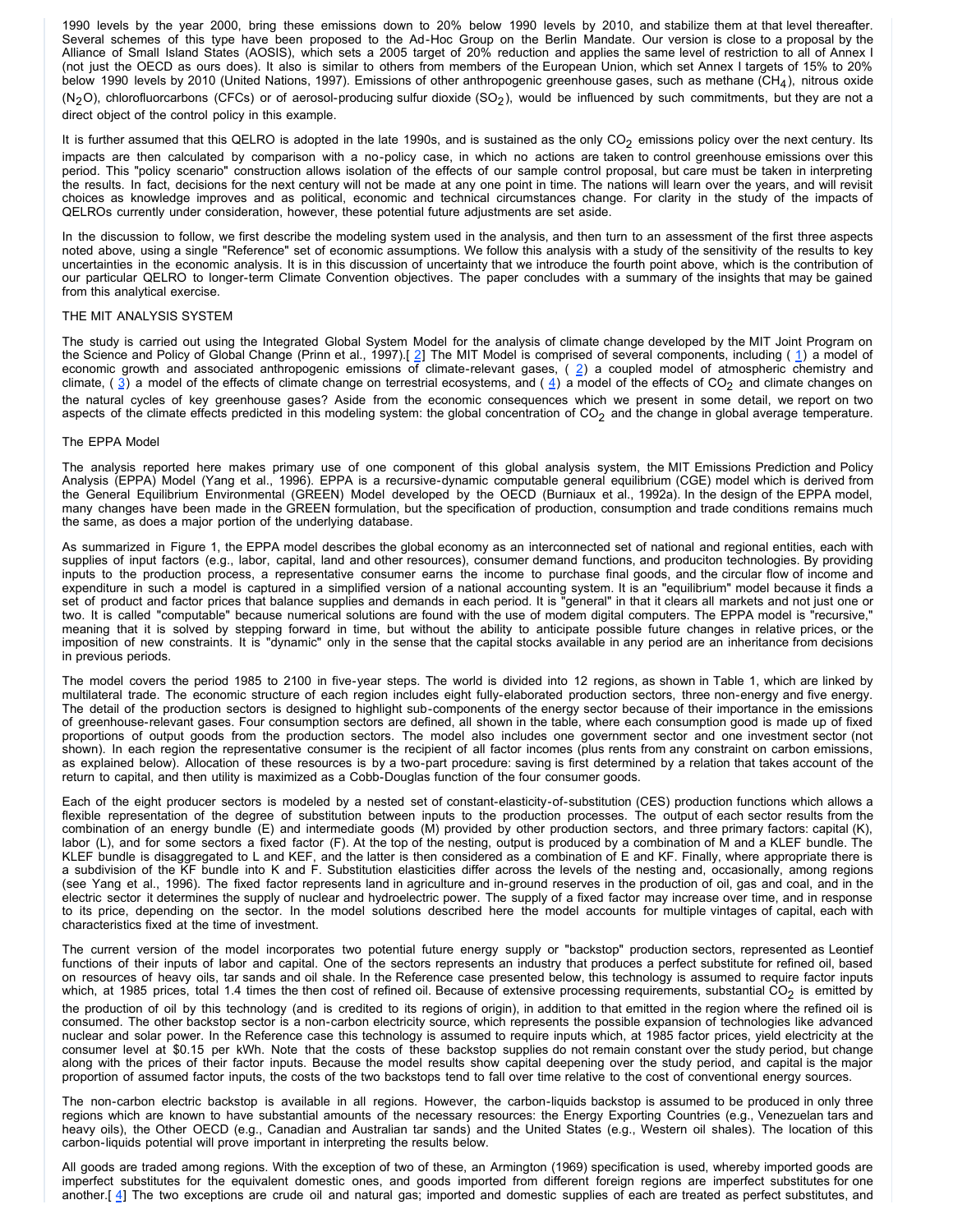are assumed to be traded in competitive markets. All relative prices are calculated within the model, including the wage rate and the return to capital. As noted earlier, the returns to capital, along with the level of aggregate income, determine the level of savings (and thus of investment and capital formation). The model is calibrated with 1985 data, using a data set consisting of social accounting matrices for each of the 12 regions, and a bilateral trade matrix. The data set now in use was compiled by the OECD (Burniaux et al., 1992b).

Energy used in production and consumption will produce varying amounts of greenhouse-relevant gases including  $CO_2$ ,  $CH_4$ , N<sub>2</sub>O, SO<sub>2</sub>, CO and NO<sub>x</sub>, depending on the fossil source and the emissions restrictions assumed to be in place. (Net emissions of CO<sub>2</sub> from deforestation are exogenous to the EPPA model, but are included in the larger integrated modeling framework.) Predictions of economic activity at the sectoral level are also used to drive estimates of trace gas emissions from non-energy-consuming activities (e.g., a component of anthropogenic CH<sub>4</sub> is driven by the level of activity in the agriculture sector). Emissions by region are then converted to emissions by latitude, which are the necessary inputs to the model of atmospheric chemistry and climate, described below.

Key parameters influencing the model results include the rate of population growth, the rate of productivity growth (stated in terms of labor productivity and denoted LPG), and a rate of Autonomous Energy Efficiency Improvement (AEEI) which introduces the effect of non-pricedriven technical change on the energy intensity of economic activity.[5] Another key determinant of the carbon intensity of economic growth, which has an important influence on the distribution of burdens of a policy of carbon restriction, is the assumed costs of the backstop technologies (production Sectors 9 and 10 in Table 1). The rate of capital formation, which also has an important influence on economic growth and emissions, is endogenous to the model.

Policies implemented in the EPPA model may take the form of either price instruments (taxes or subsidies) or quantitative measures (quotas). The policy measures investigated here are in the form of  $CO<sub>2</sub>$  emission quotas imposed on individual regions or blocs of regions (e.g., the OECD), and these quotas can be tradable among regions. A carbon constraint on any region generates a rent which is recycled to that region's representative consumer. Thus the effect on consumer income of a carbon constraint is equivalent to that from a (recycled) carbon tax producing the same emission level.

Carbon quotas depress the demand for output from the more carbon-intensive energy sectors, and shift the equilibria in the economy away from the no-policy baseline. The adjustments are complex and may include substitution among fuels; substitution in production among inputs of energy, capital, labor, and fixed factor; changes in the mix of goods consumed; and shifts in international trade, both in energy and non-energy goods. As a result of these economic adjustments there is, in general, a reduction in GDP and consumption levels. The opposite effect can occur on occasion, however, when the tax or quota has the effect of offsetting the distortion from an existing subsidy. The effect on countries not constrained in this way also may be either positive or negative, depending on trade effects. To summarize these economic consequences of emissions restraints, we use a measure of economic welfare which is related to aggregate consumption within a region.

Figure 2 shows the global carbon emissions from fossil sources in the Reference case used here. Uncertainties in these predictions are discussed below. Two EPPA predictions are shown, one with no policy and a second which results from our QELRO involving emissions control by OECD nations. As discussed below, the reduction in emissions in the QELRO case is the sum of reductions by the OECD participants in the agreement, and any change in carbon emissions of non-OECD regions because of leakage.

## The Climate Component of the MIT System

When we consider the degree to which the sample policy contributes to larger Convention objectives, we will apply the coupled model of atmospheric chemistry and climate dynamics which also is part of the larger MIT Integrated Global System Model (Prinn et al., 1997). A two dimensional (2D) land- and ocean-resolving statistical-dynamical model is used to address climate dynamics (Sokolov and Stone, 1994). It is a modified version of a model developed at NASA's Goddard Institute for Space Studies (GISS). An important feature of the model, from the point of view of coupling chemistry and climate dynamics, is the radiation code of the GISS general circulation model that it incorporates. This code includes all significant greenhouse gases (H<sub>2</sub>O, CO<sub>2</sub>, CH<sub>4</sub>, N<sub>2</sub>O, CFCs, etc.), and twelve types of aerosols, whose influence is reflected in the calculations below. Many revisions have been made to the model at MIT, including the incorporation of a real land-ocean distribution, and a capacity to handle alternative formulations of cloud dynamics. In climate simulations, the 2D atmospheric model is coupled to an ocean model with parameterized horizontal and vertical transports.

For predictions of atmospheric composition, a 2D model of atmospheric chemistry is used which is run interactively with the climate model and has the same horizontal and vertical grid points. It incorporates 25 chemical species, including CO<sub>2</sub>, CH<sub>4</sub>, N<sub>2</sub>O, O<sub>3</sub>, CO, H<sub>2</sub>O, NO<sub>x</sub>, HO<sub>x</sub>, SO<sub>2</sub>, sulfate aerosols, and chlorofluorocarbons. The coupled atmospheric chemistry and climate model computes the longitudinal means of trace gas and aerosol concentrations over land and ocean. The model also accounts for the feedback of changes in precipitation, temperature, and soil carbon on the natural emissions of CH<sub>4</sub> and N<sub>2</sub>O. Its sub-model of the carbon cycle includes a terrestrial sink which is calibrated by a biogeochemical model of the terrestrial biosphere, and a model of ocean uptake which takes account of changes in ocean circulation and in the temperature and acidity of the surface layer (Prinn et al., 1997).

Below, we report the atmospheric concentration of  $CO<sub>2</sub>$ , for comparison with paths consistent with a possible Convention stabilization objective. Also shown is the estimated influence of the QELRO policy in moderating the predicted change in global mean temperature, which is a first approximation of the benefit side of the control decision.

## EFFECTS OF EMISSION RESTRICTIONS

# The Distribution of Burdens Among Regions

When a carbon constraint is accepted by some regions, the overall system of production, consumption and trade adapts, and the effects are felt both in those countries taking direct action to reduce emissions and in countries that assume no such obligation. The consequences for each region of the sample QELRO, measured in terms of the consumption-based welfare index, are shown in Figure 3. (Note that this welfare measure does not take account of any gains from potential climate effects avoided, or of secondary benefits from the reduction of other pollutants from energy production.) The EPPA model distinguishes four OECD regions: the United States (USA), the European Community (EEC), Japan (JPN) and the Other OECD (OOE). Under the first set of QELRO conditions imposed here, each of these OECD regions meets its emissions target independently (the implications of emissions trading are considered later). The depressing effect on the regional economies of the  $CO<sub>2</sub>$  constraints, which force adjustments to a lower production frontier and a different composition of output, are clearly shown.

The distribution of welfare losses among the sub-regions of the OECD is notable.[ 6] The costs to the United States, Japan and the Other OECD are similar. The United States and the Other OECD are alike because, in the Reference run, both regions make use of the carbonliquids backstop technology, which is relatively carbon-intensive. If emissions restrictions are accepted it is relatively easy in this model to avoid emissions growth by foregoing the development of this non-conventional carbon fuels industry. Japan lacks this lower-cost option; its relatively light burden is explained by another phenomenon related to the backstop technologies. The cost of electric power in Japan, currently and in the model, is high by world standards, so that under the nopolicy Reference case the non-carbon electric backstop enters earlier than in other OECD regions. The QELRO restrictions simply accelerate the diffusion of a non-carbon backstop which is not far from being economic in Japan at the start of the analysis. In addition, the EPPA model's representation of the structure of the Japanese economy permits an easier substitution of electricity for other energy forms than is possible for other regions. The EEC fares somewhat worse that its companion regions because, lacking the necessary natural resource base, it does not use the backstop carbon fuel under Reference conditions with no policy. Also, the noncarbon electric backstop source involves a greater cost penalty than in Japan. As a result, reductions in their carbon emissions are achieved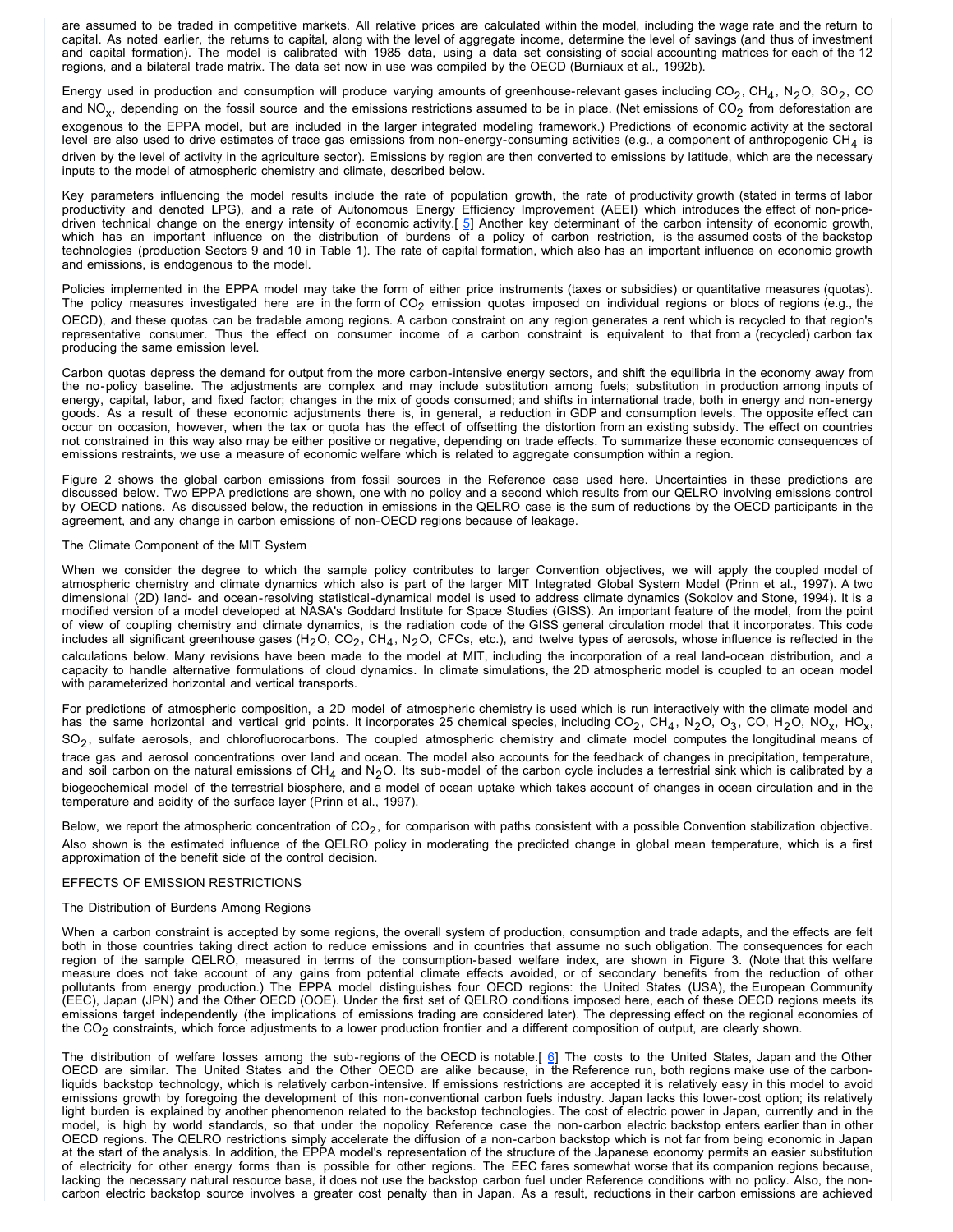only with more drastic changes in resource allocation and consumption patterns.

Under the particular Reference case conditions, and the QELRO imposed, every region suffers some degree of welfare loss as a result of the reduction in economic activity and shifts in energy use in the OECD, and the associated adjustments in prices of energy and non-energy goods and in patterns of international trade.[7] The change projected for the Energy Exporting Countries (EEX), where the burden is no greater than that imposed on several other non-OECD regions, is noteworthy. One might expect a larger impact considering the large role of fossil exports within their economies. Many adjustments contribute to this relatively small effect, but the main ones concern the influence of the backstop technologies on the crude oil price and on net exports of etude and refined oil by EEX countries. A good deal of the required OECD carbon reduction is achieved by greater use of the carbon-free electric backstop to displace coal, and by limitation of the expansion of the relatively carbon-intensive liquids backstop in the USA and the Other OECD. The OECD's lower production of backstop oil leads to increased demand for imports, of crude oil and to a lesser extent of refined oil. As a result, the world crude oil price is somewhat higher under the QELRO than in the no-policy case, as are EEX exports of crude oil. Coal export prices are lower with the QELRO on the other hand,[8] but the world oil price has the larger effect. Also recall that the EEX is the only region other than the USA and Other OECD that has the resource base for production of refined oil using the carbon-liquids backstop technology. Emissions outside the OECD are not constrained, so EEX net exports of these liquids rise slightly, in effect partially substituting for the cutback in OECD carbon liquids. The net result of these adjustments is the relatively minor impact of the OECD controls on EEX welfare.[9]

These calculations indicate the important role of backstop assumptions in the assessment of relative burdens. To illustrate this point in more detail, their effects are tested further below.

#### Carbon Leakage

If one set of world regions constrains activities that produce  $CO<sub>2</sub>$ , then the changes in relative prices and shifts in trade patterns may cause increases in carbon emissions elsewhere, partially offsetting the reductions achieved. This phenomenon is often referred to as the carbon "leakage" which may accompany restrictions that differ among world regions. A number of other studies have considered this phenomenon using multi-region models, including Pezzey (1992), Oliveira-Martins, Burniaux and Martin (1992), Manne and Oliveira- Martins (1994), Edmonds, Wise and Barns (1995), and Golombek, Hagen and Hoel (1995).

For our sample QELRO, carbon leakage can be defined as that increase in  $CO<sub>2</sub>$  emissions in non-OECD regions (compared to the Reference case without restraints) stated as a percentage of the reduction in emissions in the OECD. Under this definition, the leakage from the AOSIStype protocol under the Reference case is 6.8% for the period 2000 to 2100. Among the other leakage studies above, our results are closest to those from EPPA's parent GREEN model (Burniaux et al., 1992a), likely because these are the only two of the cited models which consider trade in non-energy goods.

The magnitude of carbon leakage is, of course, a function of the details of the economic assumptions, as illustrated below, but the primary mechanisms producing it can be illustrated using Figure 4. The figure shows the percentage change in carbon emissions, by region, resulting from the hypothesized emissions restrictions, and separates this net change into two components: one related to GDP change alone, and another which can be attributed to the many substitution possibilities between goods and across countries. As a rough approximation of the GDP effect, an estimate is made of the change in  $CO_2$  emissions if the GDP changes underlying the results in Figure  $\tilde{3}$  are imposed while the energy composition of GDP is held constant (i.e., no substitution effects). This component is shown in Figure 4 by the white bars, and it can be seen that there would be some reduction in carbon emissions over the period 2000-2100 in each region. The rest of the net change in carbon emissions with the sample QELRO is then attributed to the many substitution effects. The net change in CO<sub>2</sub> emissions over the century in each region is the sum of the black and white bars.

Several aspects of these results are worth noting. OECD adjustment to the emissions constraint is dominated by the substitution effect, including substitution among fuels, among means of production of particular output goods, among sectors of consumption, and among goods imported and exported. Similarly, the slowed growth in non-OECD economies (see Figure 3) yields but a small reduction in their  $CO<sub>2</sub>$ emissions. It is the much larger substitution effects which lead to leakage. OECD regions become less competitive, relative to selected non-OECD regions, in the production of the products of the Energy-Intensive Industries sector (see Table 1). This adjustment is most significant in the Dynamic Asian Economies (DAE), which increase their production of energy-intensive goods (which they export mainly to the OECD countries) and import additional energy (e.g., coal from OECD sources) to fuel the process.

#### Potential Benefits from Emissions Trading

Meeting a commitment to reduce emissions by domestic actions alone is relatively expensive, and countries will seek efficiency by exploiting the cheapest opportunities for reducing carbon emissions, wherever they may be available. One approach is to engage in individual bilateral agreements that allow countries facing a constraint to undertake or fund CO<sub>2</sub> reduction measures in other countries. On a project-by-project basis such programs fall under the rubric of Joint Implementation (JI) or Activities Implemented Jointly (AIJ).

A comprehensive approach to the goals of JI and/or AIJ would be to set up a market for carbon emissions by allocating emissions quotas and allowing countries to engage in trading for those rights (see Tietenberg and Victor, 1994). There is no precedent for a market in emissions fights on such a scale, and the feasibility of involving a large number of nations in such a system remains to be explored. The transactions costs are unknown as well. Nonetheless, even idealized versions of such schemes can give important insight regarding the general magnitude of the economic benefits that a trading regime might offer.

In our analysis of these trading systems we assume an allocation of emissions permits that is common to all cases considered. That is, each of the OECD regions is assumed to receive permits in the amount of the QELRO limit defined above, and each non-OECD region is credited with permits equal to its emissions under the Reference case. By this construction, leakage is constrained to zero, and thus the region-by-region burdens in the no-trading case differ slightly from those in Figure 3. If the permits are sold, the revenues are credited to the representative consumer, and adjustments come through both substitution and income effects.

The potential advantages from trading are quantified in relation to the QELRO with no trading, using the consumption-based index applied earlier. Note that, with emissions trading, a general-equilibrium model like EPPA will seek that set of emissions reductions that equates the marginal costs of abatement across participating regions. Thus, unless some constraint on trading is encountered, or the income effect is particularly strong, the allocation of emissions reductions among regions will be very similar for alternative permit allocations. On the other hand, the distribution of economic burdens among the regions (which reflects the inter-region payments more directly) is influenced by the assumed distribution of permits.

Like previous studies of permit trading systems, such as those by Martin et al. (1992), Manne and Richels (1995), and Edmonds, Wise and Barns (1995), we find that global trading agreements promise substantial benefits. The upper half of Figure 5 shows the results (not discounted) over several decades for the OECD regions. By the period 2030 to 2050, the cost to the OECD is cut by 60% to 70%, compared to that with independent action. Non-OECD regions also benefit, as shown in the lower part of the figure. They receive payments to compensate for emissions reductions they otherwise would not undertake, and they also gain because of trade effects stimulated by the improved economic health of OECD nations.

It is worth noting that, stated as a fraction of the burden with no trading, the benefit of the trading regime to non-OECD regions declines over time, while the benefit to the OECD regions rises. This happens for a couple of reasons. In the early years of the analysis period the imposition of emissions trading helps to correct the adverse effects of energy price subsidies in non-OECD regions (particularly in the Former Soviet Union,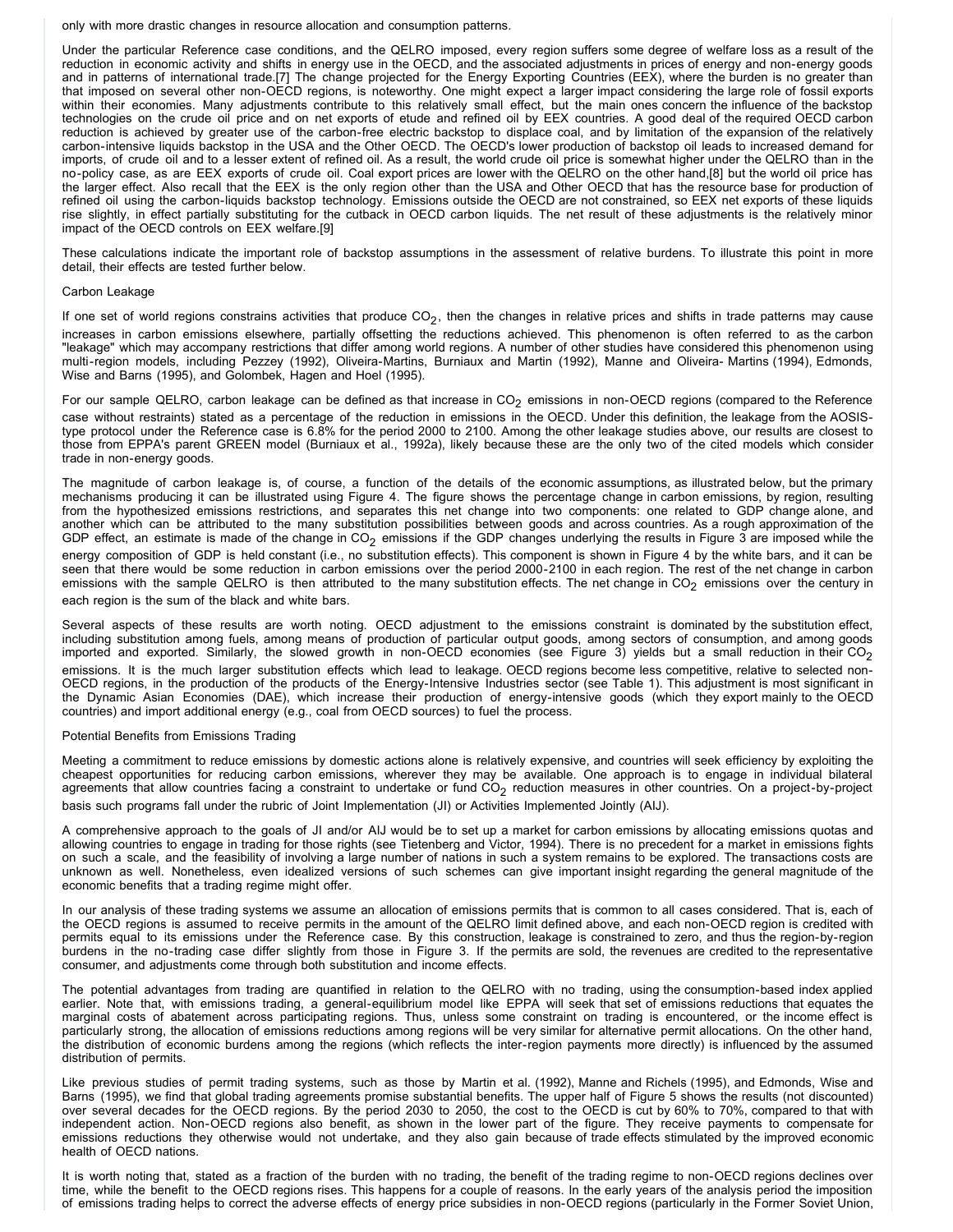Eastern Europe, and China), but over time these subsidies are assumed to be removed. Also, over time there is an increasing gap between OECD emissions in the Reference case and those in the QELRO case, leading to increasing gains from the ability to trade. On the other hand, the non-OECD regions are growing more rapidly than the OECD, so the permit sales and associated energy sector adjustments are declining relative to the total size of their economies.

It also is important to point out that not all regions need participate in order for substantial gains to be achieved from a trading regime. With trading among the countries of the OECD only, for example, the benefits are very small, less than 5% of those shown for full global trading. The small benefit is explained by the fact that, despite their different access to backstop sources noted earlier, the OECD regions as defined in the EPPA model are similar enough in economic structure that carbon trading opportunities are limited.[10] But, if trading is extended only to include the other regions of Annex I (the Former Soviet Union and Eastern Europe), with no participation by non-Annex I regions, the potential benefit to OECD regions are substantial. By the middle part of the century the savings to the OECD are about 35% of those shown for global trading.

## THE SENSITIVITY OF RESULTS TO ECONOMIC ASSUMPTIONS

Estimates of future greenhouse gas emissions, and of the effects of emission restrictions, are highly sensitive to underlying assumptions about economic conditions over the next century. This fact has been emphasized by a number of studies using emissions models less detailed than EPPA, beginning with early work by Nordhaus and Yohe (1983) and continuing to a number of more recent studies such as those by Dowlatabadi and Morgan (1993) or Hope et al. (1993). Efforts also have been devoted to exploring the uncertainty in multi-region, multi-sector models, examples being those applying the Edmonds-Reilly model (e.g., Edmonds et al., 1986; Margolis; 1995, Tschang and Dowlatabadi, 1995), or Global 2100 (Marine and Richels, 1994 and 1995). To emphasize the importance of this uncertainty for the assessment of proposed QELRO schemes, we have explored the sensitivity of our own model estimates to key inputs. Here we consider three aspects of this issue: overall uncertainty in emissions forecasts, the strong effect of uncertainty about future (backstop) supply technologies, and ways that emissions uncertainty affects one's view of the contribution of proposed control measures to long-run climate goals.

#### Emissions Uncertainty

Earlier we identified parameter assumptions that have the greatest influence on future emissions trajectories, including rates of growth of population and labor productivity, the rate of non-price induced improvement in energy efficiency, and the relative costs of the backstop technologies. All these factors are subject to substantial uncertainty. To explore the consequences of this fact, key parameters describing the three most influential of these factors are subjected to an uncertainty analysis, applying a probabilistic collocation method under development at MIT (Webster, Tatang and McRae, 1996; Webster, 1996). The judgment of EPPA model developers was applied to the estimation of probability distributions for these parameters (excluding population growth)[11] and the resulting dispersion of key model outputs was calculated.

Figure 6 shows the resulting probability density functions for global carbon emissions. With predictions beginning in 1985, the variance of the estimate in 2020 is relatively small. For the more distant years, however, the variance increases, as shown by distributions for the years 2050 and 2100. Indeed, in terms of relative likelihood there is very little basis to distinguish between an emissions forecast anywhere in the range of 16 GtC to 22 GtC per year in 2100. The estimates of QELRO costs presented above (and other assessments of this type) should be considered in the light of the fact that a prediction anywhere in the central part of the distribution in Figure 6 is of roughly equal likelihood: the choice of the Reference case, whose year 2100 emission level is indicated "Ref" in Figure 6, is arbitrary within a substantial range. (The selection of "High" and "Low" cases in Figure 6 is explained below.) In particular, the levels of costs (Figure 3) and leakage (Figure 4) are dependent on the "reference" assumptions. The higher the reference case emissions, the greater the reduction required to meet the absolute emissions constraints of the type of QELRO investigated here and, in general, the greater the welfare cost. Inter-model comparisons which fail to correct for this factor must be treated with caution.

#### Backstop Technologies and Distribution of Burdens

Assumptions about the availability and relative cost of the two backstop technologies have an especially significant effect on the distribution of burdens of the QELRO restriction and on estimated leakage. To demonstrate this point, we formulate a case which is dramatically different from that in earlier sections. We hypothesize a world where all the conditions in the Reference case remain the same, except that the backstop technologies do not exist (or, alternatively, that their costs are so high that they never enter substantial use). The stark comparison is particularly useful in illuminating the mechanisms that distribute the economic burden among regions. The carbon-free and carbon fluids backstops partially counteract one another. Thus the Reference case with no backstops implies total carbon emissions that total about 14% more than the Reference with both backstops (with no emissions limits in either case). The no-policy pattern of regional emissions is even more significantly different between the two worlds, owing to differences in penetration of the two backstops, as are the levels of GDP and of our consumption-based welfare measure.

A comparison of these two cases is shown in Figure 7. It presents the costs of the QELRO assumed earlier to the four OECD regions and the Energy Exporting Countries (EEX). To focus on distributional issues (because the absolute levels of the key variables are different in the two hypothesized worlds) the costs to these regions are stated in terms of their relation to the OECD average in each case. Many adjustments, through changes in relative prices and shifts in international trade, lie behind the different distributional impacts, but a few of the main causes can be highlighted.

For example, Europe, was relatively disadvantaged in a world with backstops (see Figure 7 and Figure 3) because it lacks the resources to support the carbon intensive backstop, and the carbon-free electric backstop is expensive relative to conventional costs. If no region has these technologies, then the cost to Europe is near the OECD average. Japan, on the other hand, is a relative loser among OECD countries in a world without backstops. Recall that one factor that made the QELRO relatively easy to meet in a world with backstops (see Figure 3) was the fact that the cost of the carbon-free backstop in Japan was not far above its 1990 conventional power costs, so the transition to this technology helped meet the QELRO at a relatively low burden. Without it, Japan is substantially disadvantaged. The United States and the Other OECD (OOE) are similar to one another in economic structure in a world with backstops (both have the carbon-fuels technology), and in a world without them as well, and their QELRO costs are somewhat below the OECD average in both cases.

The region most affected by the backstop assumption is the Energy Exporting Countries (EEX), where imposition of a QELRO would impose a much greater percentage loss in a world without these backstop sources.[12] Recall that, in the with-backstops case, the world oil price is slightly higher under the QELRO than with no policy, in part because of the increased demand for oil imports by the USA and Other OECD as they reduce production from carbon-intensive backstop sources. Without backstops, the carbon reduction must be achieved by removing coal from the electric power sector (which is harder to do without an economically-attractive carbon-free electric backstop) and by lowering the consumption of refined oil from conventional crude oil sources. As a result, the imposition of the QELRO restriction leads to a lower demand for crude oil and to a lower world price, relative to no-policy conditions. The resulting welfare losses in the EEX region are large relative to all OECD regions other than Japan.

Calculations using different assumptions about the availability of these future technologies (e.g., one becomes widely cost efficient, but not the other) would lead to other sets of relative burdens, but the message would remain the same. In the face of our substantial uncertainty about the fate of these sources, there is only a weak analytical basis for ex ante negotiation of burden-sharing schemes within the OECD or the nations of Annex I, or of compensation for non-participating regions.

Incidentally, carbon leakage in the case without backstops is 12.9% over the century, as compared to the 6.8 % reported earlier under the assumption that both backstops are available. Removal of influence of the backstops makes substituting away from carbon more costly in the OECD countries, which leads them to a greater shift from production to imports of energy intensive goods, and thus to increased carbon emissions in the countries which remain unconstrained.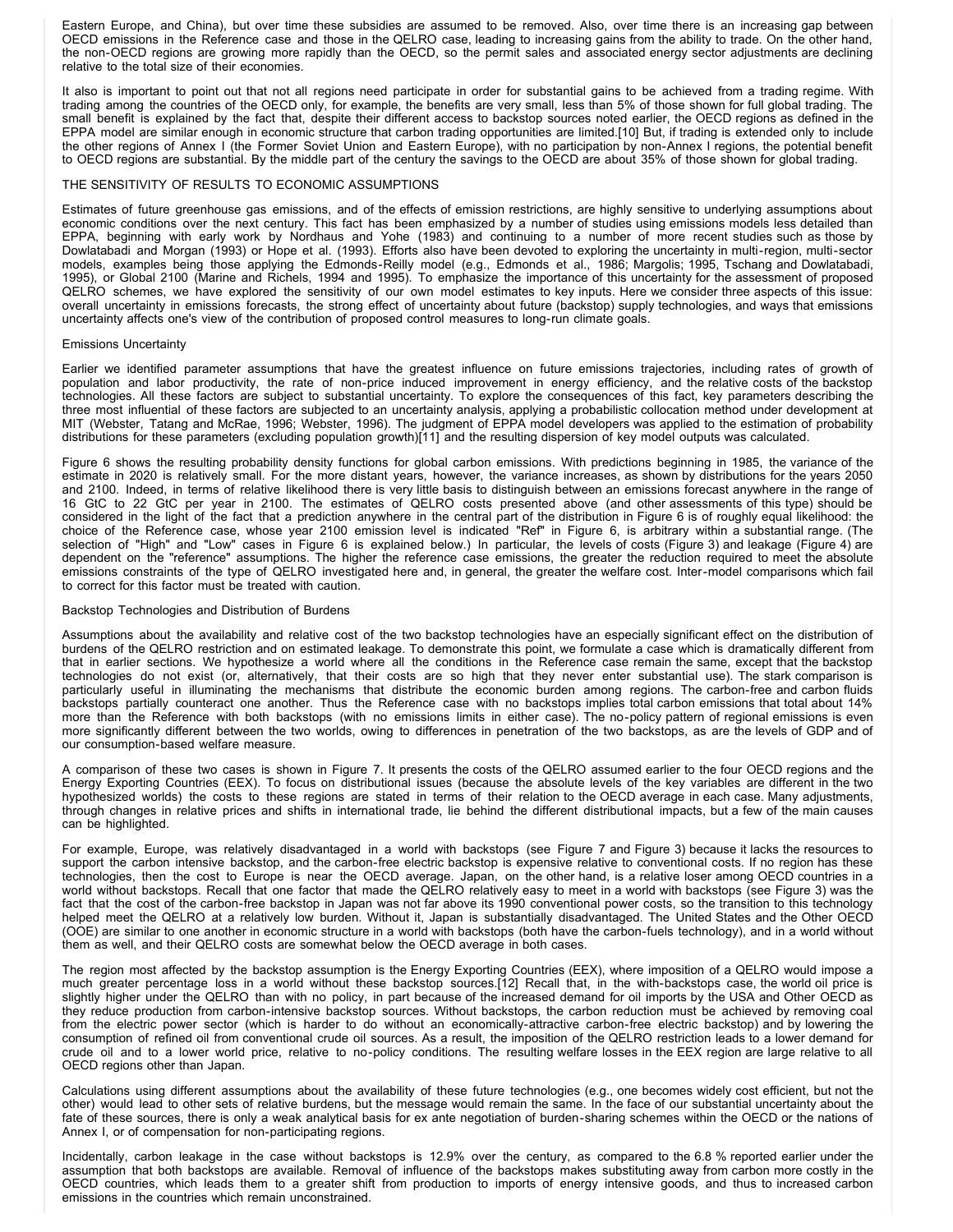### Contribution to Goals of the Climate Convention

Finally, there is the issue of the significance of this sample QELRO in advancing the stabilization goal laid out in the Framework Convention on Climate Change. The answer to this question can be seen in the effects of such an agreement on the trajectories of atmospheric  $CO<sub>2</sub>$ concentrations, and of global mean temperature. Shown in Figure 8 and 9 are results from the MIT Integrated Global System Model, for the Reference case used above and for alternative predictions chosen from the distribution in Figure 6 (where they are indicated as High and Low). The High and Low cases are set to be 1.5 S.D. above and below the mean (which is very close to the Reference case) of the distribution of total carbon emissions over the century.[13] Among the many parameter combinations that will yield cumulative emissions at these two levels, the ones with the highest joint probability of occurrence were selected. A "reference" version of the coupled chemistry-climate model (Prinn et al., 1997) is used in all cases.[14]

Figure 8 shows the paths of  $CO<sub>2</sub>$  concentrations in parts per million by volume (ppmv) in air, with and without the QELRO agreement, for the Reference (Ref) and High and Low cases. In the absence of policy of restriction, the Reference prediction is 742 ppmv by 2100. The range of economic predictions leads to CO<sub>2</sub> levels between 645 ppmv and 834 ppmv (from 12% below to 14% above the Reference case, or a 26% range). The effect of the restriction adopted by the OECD is to lower the predicted 2100 concentrations. For example, under the Reference conditions the sample QELRO lowers the 2100 concentration from 742 ppmv to 629 ppmv (16 %). Naturally, because the QELRO holds OECD emissions to the same fixed level in all cases, the policy effect is greater in the High emissions case (lowering from 834 ppmv to 688 ppmv or 18%), and smaller under the Low case (dropping from 645 ppmv to 574 ppmv or 11%). Interestingly, the effect of the sample QELRO on CO<sub>2</sub> concentrations in 2100 is less significant than the emissions uncertainty alone, as tested in these experiments.

Also shown in Figure 8 is a concentration trajectory developed by the IPCC (1996a) which leads ultimately to stabilization of atmospheric  $CO<sub>2</sub>$ concentrations at 550 ppmv by the middle of the 22nd Century. The 550 ppmv target is of particular interest because it is the level proposed by European Union for adoption by the Convention as a guide to other policies (United Nations, 1997). For each of several concentration targets the IPCC (1996a) presents two paths, one developed by IPCC Working Group I (IPCC, 1995), and an alternative with a delayed start on emissions reduction proposed by Wigley, Richels and Edmonds (1996). Only the latter is shown here.

How our assumed control effort might relate to this version of the stabilization goal can be seen in the relationship of the IPCC path to our model predictions. Under the Reference and High cases, the QELRO effort leaves a large gap in relation to this stabilization target. Under the Low case, with the QELRO effort, the atmospheric  $CO<sub>2</sub>$  concentration is close to the target path in 2100. But note that even under these favorable conditions the level is still growing at the end of the century, departing from the assumed stabilization path. (The gaps are even greater when compared to the IPCC (1996a) concentration path without the delayed start, not shown here. The path in Figure 6 reaches 540 ppmv in 2100, whereas the non-delayed path achieves 519 ppmv.)

Figure 9 shows the associated temperature changes from 1977 to the end of the next century, also estimated with the Integrated Global System Model. To remove the influence of natural variability as reflected in this model, the 2090-2100 decadal average is used. The results range from 2.11 degrees C to 2.76 degrees C in the absence of any emissions control agreement, with a Reference value of 2.37 degrees C. Even though the QELRO has a differential effect on 2100 carbon concentrations between the High and Low cases, it yelds rough symmetry in its influence on global temperature change to 2100. As the figure shows, the absolute effect of the QELRO is greater the higher is the underlying forecast, but in percentage terms the QELRO-induced reduction in the predicted temperature increase is similar for the different underlying predictions, ranging from 12% to 15%. In part these results are explained by the influence of other greenhouse gases, and of  $SO<sub>x</sub>$  (a cooling influence), which do not change in proportion with  $CO<sub>2</sub>$ .

## **CONCLUSION**

Any attempt to assess the impacts of a particular emissions limitation policy must give due attention to the very large uncertainties in the needed predictions, and recognize as well that policies will evolve over time. Nonetheless, this exercise does contribute useful qualitative insights.

Even if emissions limits are applied independently to a subset of world regions, the burden of meeting these emissions reduction targets will fall not only on the parties to the agreement but on others as well, because of changes that are mediated through international trade. Not all nonparticipating regions need lose, but many will.

Carbon "leakage" will accompany any policy restriction that is applied differentially among world regions. In the case where a subset of nations is unconstrained, they will become more competitive in the development of highly carbon-emitting energy sources, and in the production and export of energy-intensive goods.

If large-scale expansion is a realistic prospect for the existing (but small) industries producing the backstop technologies as defined here, the implications are great (but highly uncertain), not only for total carbon emissions but for the distribution of burdens and for leakage.

The differences in economic conditions and opportunities for carbon reduction between the OECD and non-OECD nations are great, so the benefit from trading is large, providing much room for bargaining over compensation. Further, it would not be necessary for all regions to participate in the trading for a substantial fraction of the potential gains to be realized.

Beyond the issues of economic burdens and carbon leakage, these results have another set of implications for current proposals for restrictions on emissions. By itself, the effort required by our sample QELRO proposal yields only a minor reduction in the magnitude of potential global warming. Indeed, predicted temperature changes depend more on what is assumed about economic growth, productivity improvement in energy use, and the relative costs of future technologies than it does on policy measures of the severity of the one studied here. Yet the uncertainty about these causal factors is great, so that over the wide range suggested by Figure 6 we do not know what the human contribution to atmospheric gas concentrations will be. To this economic uncertainty must be added the limits to our knowledge of the carbon cycle and the climatic response to these gases, and the severity of the economic and ecological consequences. In these circumstances, QELROs proposed for near-term agreement need to be designed so they can be easily adapted over time, as we learn more about these key influences. Further, given the limits on what can be achieved with restraints applied to only a subset of countries, negotiators must seek to identify policy designs that offer the prospect of attracting participation by all world regions.

The *Energy Journal*, Vol. 18, No. 3. Copyright (C) 1997 by the IAEE. All rights reserved.

1. Our definition is for the OECD as of the early 1990s, which does not include all its current members. Here the OECD includes the United States, Japan, the 12 members of the European Community at that time, Canada, Australia, New Zealand, EFTA (excluding Switzerland and Iceland), and Turkey.

2. The Model has been developed with the support of a government-industry partnership including the U.S. Department of Energy (901214-HAR; DE-FG02-94ER61937; DE-FG02-93ER61713), U.S. National Science Foundation (9523616-ATM), U.S. National Oceanic and Atmospheric Administration (NA56GP0376), and U.S. Environmental Protection Agency (CR-820662-02), the Royal Norwegian Ministries of Energy and Industry and Foreign Affairs, and a group of corporate sponsors from the United States, Europe and Japan. Our thanks go to Jean Fitzmaurice, Chien Wang and Mort Webster for help with the calculations.

3. For a comparison of this system with other models developed for analysis of climate issues, see IPCC (1996b), Chapter 10.

4. Inter-regional trade in electric power is allowed in the formulation, but the magnitudes are insignificant in the base year and throughout the analysis period.

5. By 2100, Reference Case LPG declines from levels of recent experience to 1.0% per year for the OECD regions, and to 2.0% for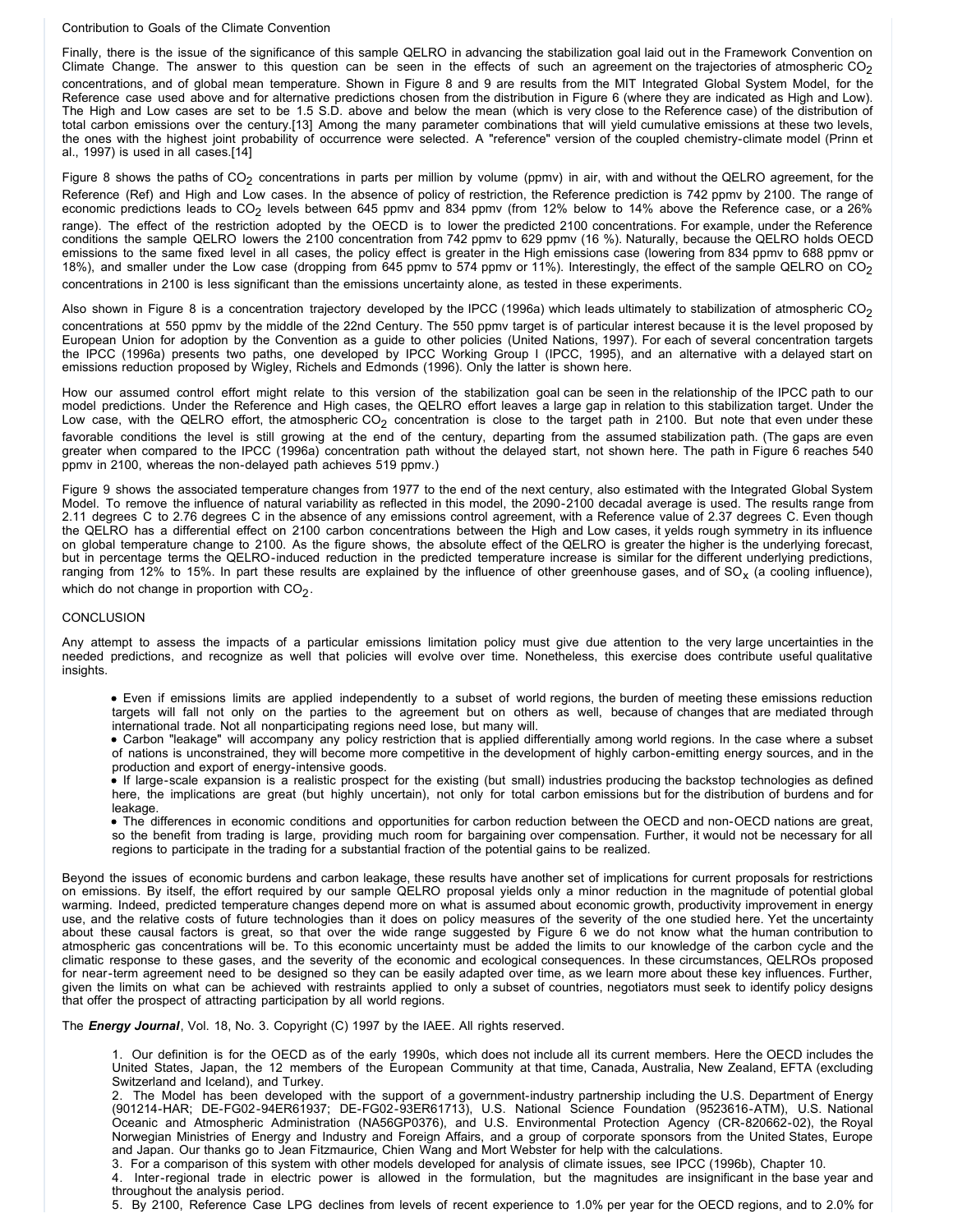all others. The AEEI is set at 0.75% on an annual basis.

6. Our results vary from those from an earlier effort by Martin et al. (1992) using EPPA's parent GREEN model, largely because of differences in the formulation of backstop technologies. The strong effect of the backstops on the distribution of burdens is discussed below. A more recent study of burden distribution by Edmonds, Wise and Barns (1995) is not comparable, because their model does not consider trade in non-energy commodities, which here is found to be a main avenue of accommodation to emissions restriction.

7. Anticipating that they may bear some burdens as a result of emissions restraints agreed by developed countries, a number of developing countries have proposed that the Framework Convention be revised to provide compensation for any such economic harm (United Nations, 1997).

8. Recall that, in contrast to crude oil, which has a single world price, coal and refined oil are Armington goods with different import and export prices for each region.

9. Resources of tars, oil sands and oil shale are unevenly distributed among the countries that make up the EEX, and analysis disaggregating this region likely would reveal a diverse pattern of economic impacts.

10. Analysis treating the OECD at the country level, disaggregating the EEC and the Other OECD, would show more diversity of circumstances, and greater gains from trade, than the four-region aggregation shown here.

11. The 2100 level of the LPG rate has a Beta distribution (alpha=2.2, beta=3.3) ranging from 50% above to 50% below Reference values; the AEEI is Beta (alpha=1 .5, beta= 1.5) ranging from 0.2% to 1.5%; and the initial cost of the non-carbon electric backstop is Beta (alpha = 1.5, beta =1.5) ranging from \$0.03 to \$0.27 per kWh (see footnote 4). The three parameters are assumed to be uncorrelated.

12. Note that this result does not imply that the QELRO makes the EEX worse off in absolute terms in the no-backstop world, because the no-policy welfare baselines are different between the with- and without-backstop assumptions.

13. As a glance at Figure 6 may suggest, the High-Low spread in 2100 emissions is somewhat greater than 1.5 S.D. This result is explained by the fact that emissions variation in the terminal year is greater than that for the integral over time (see Figure 2), the latter being the more relevant quantity for estimating climate consequences.

14. Although this component of the analysis also is subject to many uncertainties (Jacoby and Prinn, 1994), these are not explored in this paper. Sensitivity studies of this model framework are available in Prinn et al. (1997).

# **Table 1. Key dimensions of the EPPA model**

Production sectors

Non-Energy

- 1. Agriculture
- 2. Energy-intensive industries
- 3. Other industries and services

Energy

- 4. Crude oil
- 5. Natural gas
- 6. Refined oil
- 7. Coal
- 8. Electricity, gas and water

Future Supply Technology

- 9. Carbon liquids backstop[1]
- 10. Carbon-free electric backstop[2]

Regions (and abbreviations)

- 1. United States (USA)
- 2. Japan (JPN)
- 3. European Community (EEC)
- 4. Other OECD[ 3] (OOE)
- 5. Central and Eastern Europe[ 4] (EET) 6. The former Soviet Union (FSU)
- 6. Energy-exporting LDCs[ 5] (EEX)
- 7. China (CHN)
- 8. India (IND)
- 9. Dynamic Asian Economies[ 6] (DAE) 11. Brazil (BRA)

# Consumer sectors

- 1. Food and beverages
- 2. Fuel and power
- 3. Transport and communication
- 4. Other goods and services

# Primary Factors

- 1. Labor
- 2. Capital (by vintage)
- 3. Fixed factors for each fuel, and land in agriculture

Gases (and chemical formulae)

- 1. Carbon Dioxide  $(CO<sub>2</sub>)$
- 2. Methane  $(CH_A)$
- 3. Nitrous Oxide  $(N_2O)$
- 4. Chlorofluorocarbons (CFC)
- 5. Nitrogen Oxides (NO<sub>2</sub>)
- 6. Carbon Monoxide (CO)
- 7. Sulfur Oxides (SOx)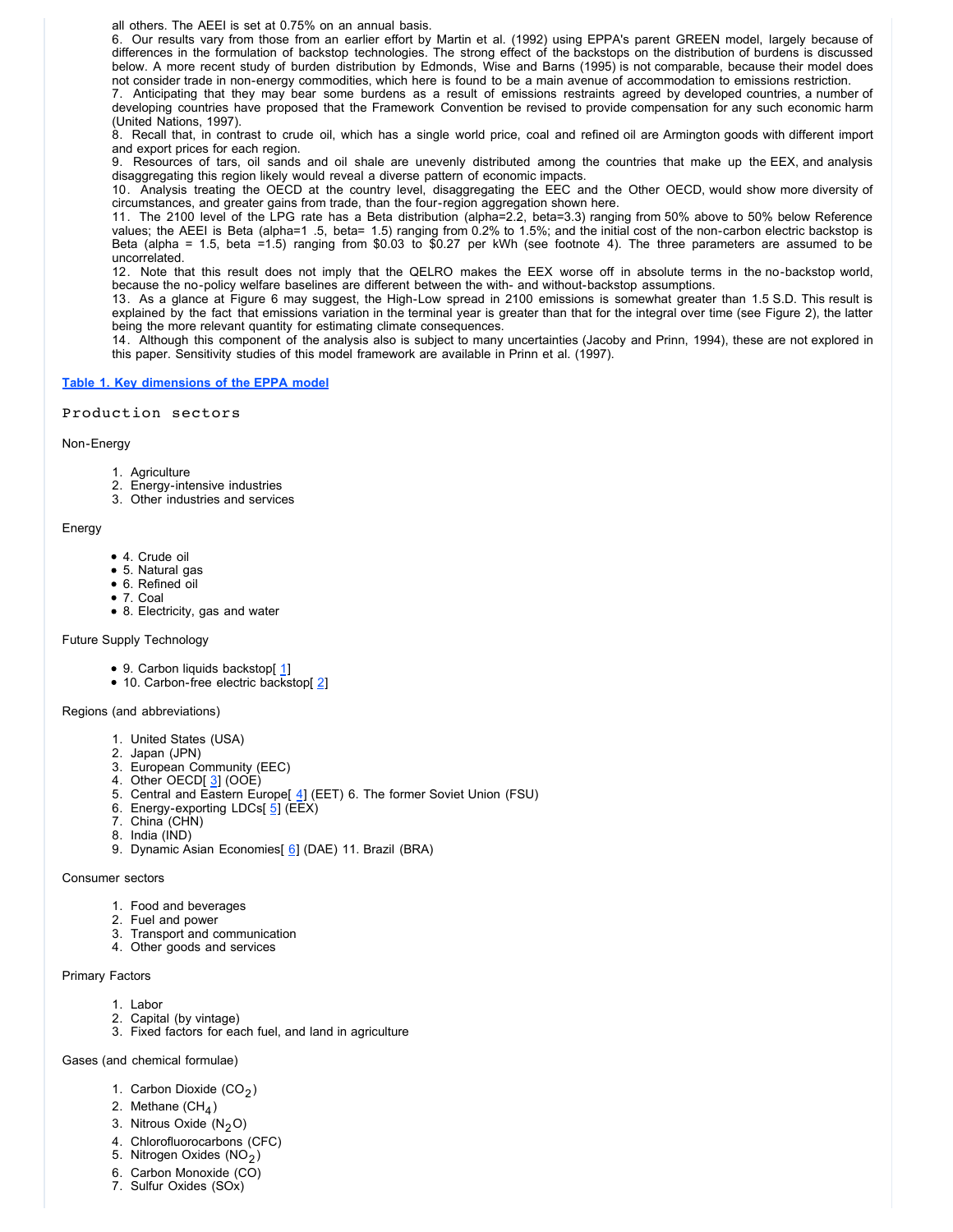# **Notes:**

*1 Liquid fuel derived from tars, oil sands, and oil shale.*

*2 Carbon-free electricity derived from advanced nuclear, solar, or wind.*

*3 Australia, Canada, New Zealand, EFTA (excluding Switzerland and Iceland), and Turkey.*

*4 Bulgaria, Czechoslovakia, Hungary, Poland, Romania, and Yugoslavia*

5 OPEC countries as well as other oil-exporting, gas-exporting, and coal-exporting countries. See Burniaux et al., 1992b.

*6 Hong Kong, Philippines, Singapore, South Korea, Taiwan, and Thailand.*

DIAGRAM: Figure 1. Features of the MIT Emissions Prediction and Policy Analysis (EPPA) Model

GRAPH: Figure 2. Fossil Carbon Emissions Under the Reference Case, with and without Restriction by a Sample QELRO

GRAPH: Figure 3. Regional Economic Impacts of a Sample QELRO Proposal Computed from Runs of the EPPA Model

GRAPH: Figure 4. Percentage Change in Carbon Emissions Between 2000 and 2100 due to Substitution Effects and GDP Loss Resulting from a Sample QELRO Proposal

GRAPH: Figure 5. Costs to the OECD of Meeting the Sample QELRO Proposal, with no Emissions Trading & with Global Trading, for Selected Decades

GRAPH: Figure 6. Distribution of CO<sub>2</sub> Emissions in 2020, 2050, and 2100, Calculated by the EPPA Model

GRAPH: Figure 7. Costs of the Sample QELRO, for the Reference Case with and without Backstop Energy Sources, Stated as a Multiple of the OECD Average Cost in Each Case

GRAPH: Figure 8. Forecasts of CO<sub>2</sub> Concentrations for Reference, High and Low Emissions Cases, with and without QELRO Restriction.

GRAPH: Figure 9. Change in Clobal Mean Temperature from 1977 to the 2090-2100 Decadal Average, for Reference, High and Low Emissions Cases, with and without QELRO Restriction

#### **REFERENCES**

Armington, P.S. (1969). "A Theory of Demand for Products Distinguished by Place of Production," Int. Monetary Fund Staff Papers, 159-176.

Burniaux, J., G. Nicoletti and J. Oliveira-Martins (1992a). "GREEN: A Global Model for Quantifying the Cost of Policies to Curb CO<sub>2</sub> Emissions," OECD Economic Studies 19, Paris.

Burniaux, J., J.P. Martin, G. Nicoletti and J. Oliveira-Martins (1992b). "GREEN -- A Multi-Sector, Multi-Region General Equilibrium Model for Quantifying the Costs of Curbing CO<sub>2</sub> Emissions: A Technical Manual," OECD Economics Department Working Paper No. 116, Paris.

Dowlatabadi, H. and M.G. Morgan (1993). "A Model Framework for Integrated Studies of the Climate Problem," Energy Policy 210): 209-221.

Edmonds, J. and D.W. Barns (1992). "Factors Affecting the Long-Term Cost of Global Fossil Fuel CO<sub>2</sub> Emissions Reductions," International Journal of Global Energy Issues  $4(\frac{3}{2})$ : 140-166.

Edmonds, J.A., J.A. Reilly, J.M. Gardner and A. Brenkert (1986). "Uncertainty in Future Energy Use and Fossil Fuel CO<sub>2</sub> Emissions 1975 to 2025," Report No. DOE/NBB-0081, Office of Energy Research, U.S. Department of Energy, Washington, D.C.

Edmonds, J., M. Wise and D.W. Barns (1995). "Carbon Coalitions: The Cost and Effectiveness of Energy Agreements to Alter Trajectories of Atmospheric Carbon Dioxide Emissions," Energy Policy, 23(4/5): 309-335.

Golombek, R., C. Hagen and M. Hoel (1995). "Efficient Incomplete International Climate Agreements," Resource and Energy Economics 17 (1): 25-46.

Hope, C.H., J. Anderson and P. Wenman (1993). "Policy Analysis of the Greenhouse Effect: An Application of the PAGE Model," Energy Policy  $21(\underline{3})$ : 327-338.

IPCC (1995). Climate Change 1994 - Radiative Forcing of Climate Change and an Evaluation of the IPCC IS92 Emissions Scenarios, Contribution of Working Group I of the Intergovernmental Panel on Climate Change, Cambridge University Press, Cambridge, UK.

IPCC (1996a). Climate Change 1995 - The Science of Climate Change, Contribution of Working Group I to the Second Assessment Report of the Intergovernmental Panel on Climate Change, Cambridge University Press, Cambridge, UK.

IPCC (1996b). Climate Change 1995 -- Economic and Social Dimensions of Climate Change. Contribution of Working Group III to the Second Assessment Report of the Intergovernmental Panel on Climate Change, Cambridge University Press, Cambridge, UK.

Jacoby, H.D. and R. Prinn (1994). "Uncertainty in Climate Change Policy Analysis," MIT Joint Program on the Science and Policy of Global Change, Report No. 1, MIT, Cambridge, MA.

Manne, A.S., and J. Oliveira-Martins (1994). "Comparison of Model Structure and Policy Scenarios: GREEN and 12RT," OECD Economics Department Working Paper No. 146, Paris.

Manne, A.S., and R.G. Richels (1994). "The Costs of Stabilizing Global CO<sub>2</sub> Emissions: A Probabilistic Analysis Based on Expert Judgments," The *Energy Journal* 15( 1): 31-56.

Manne, A.S. and R.G. Richels (1995). "The Greenhouse Debate: Economic Efficiency, Burden Sharing and Hedging Strategies," The *Energy Journal*, 16( $\frac{4}{1}$ : 1-37.

Margolis, R.M. (1995). "Probabilistic Policy Experiments: The Use of Energy-Economic-Environmental Models in the Climate Change Policy Process," International Journal of Environment and Pollution 5(1): 1-20.

Martin, J.P., J. Burniaux, G. Nicoletti and J. Oliveira-Martins (1992). "The Costs of International Agreements to Reduce CO<sub>2</sub> Emissions: Evidence from Green," OECD Economic Studies 19, Paris, 93-121.

Nordhaus, W.D. and G.W. Yohe (1983). "Future Carbon Dioxide Emissions from Fossil Fuels," Climate Change: Report of the Carbon Dioxide Assessment Committee, National Academy of Sciences, Washington, D.C.